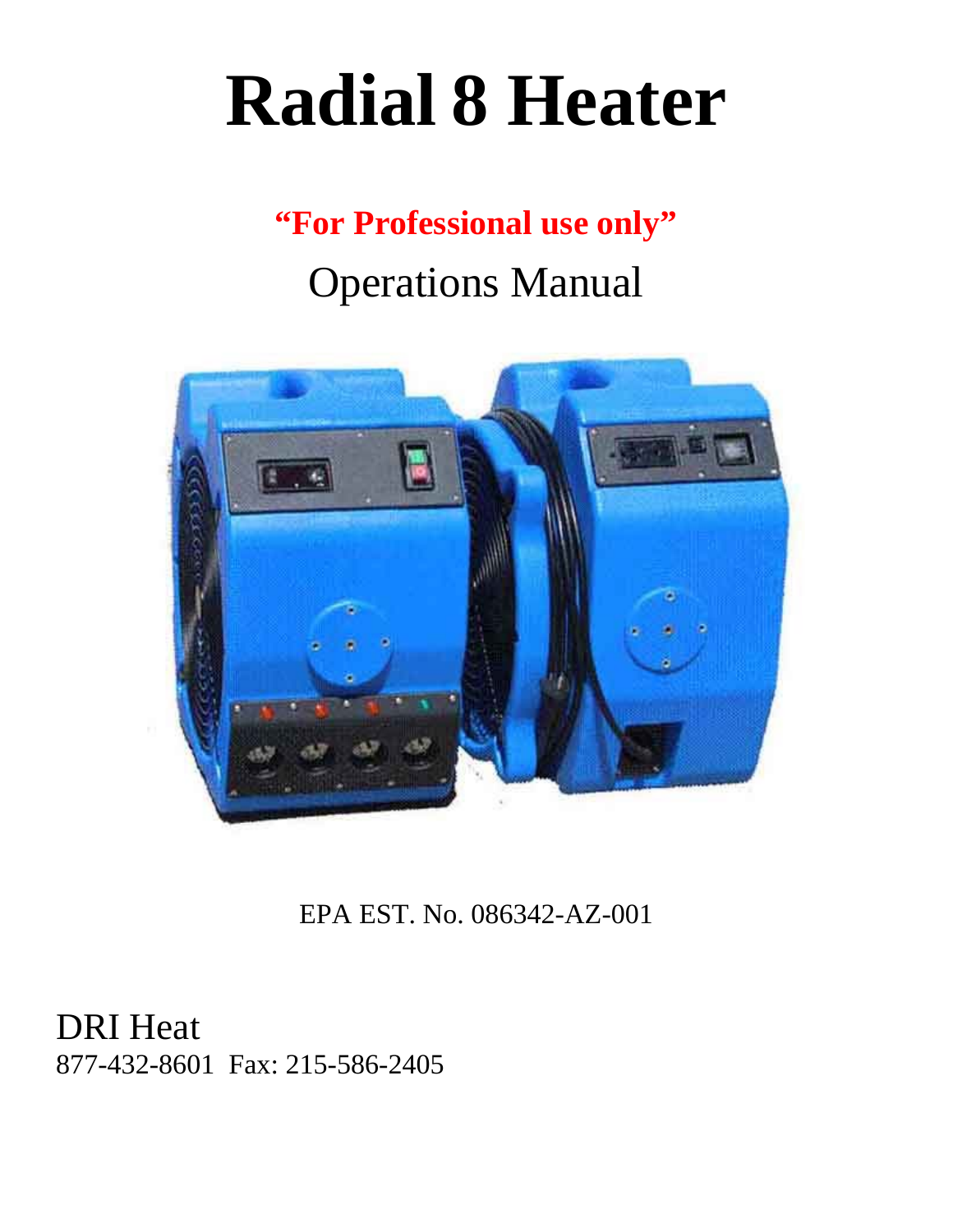# **Radial 8 Xtreme**

## **Safety Page**

## Read this owner's manual carefully before using your Radial 8

## Caution: Eliminator Safety Information

| Never use the Radial 8 in conditions exceeding 140F degrees.                               |
|--------------------------------------------------------------------------------------------|
| Never set the Thermostat control to higher than 140F degrees.                              |
| Never use an extension cord smaller than 14 gauge or longer than 100'.                     |
| Always check building circuits for proper grounding before plugging in your Radial 8.      |
| Never drop or bounce the Radial 8. Internal damage may occur.                              |
| Never clean or service the Radial 8 while plugged into a live electrical power source.     |
| Never operate the Radial 8 in standing water.                                              |
| Always wear rubber gloves and boots when operating the Radial 8 in damp conditions.        |
| Never operate the Radial 8 unless all panels and guards are in place and properly secured. |
| Always keep the air inlet $\&$ outlet clear of any obstructions and loose material.        |
| Never operate the Radial 8 without the fan on.                                             |
| Never operate the Radial 8 with loose cord connection or damaged power cord(s).            |
| Never connect power from different buildings to the Radial 8.                              |
| Warning: Ignoring these safety precautions may result in personal injury.                  |

## DRI Heat 877-432-8601 Fax: 215-586-2405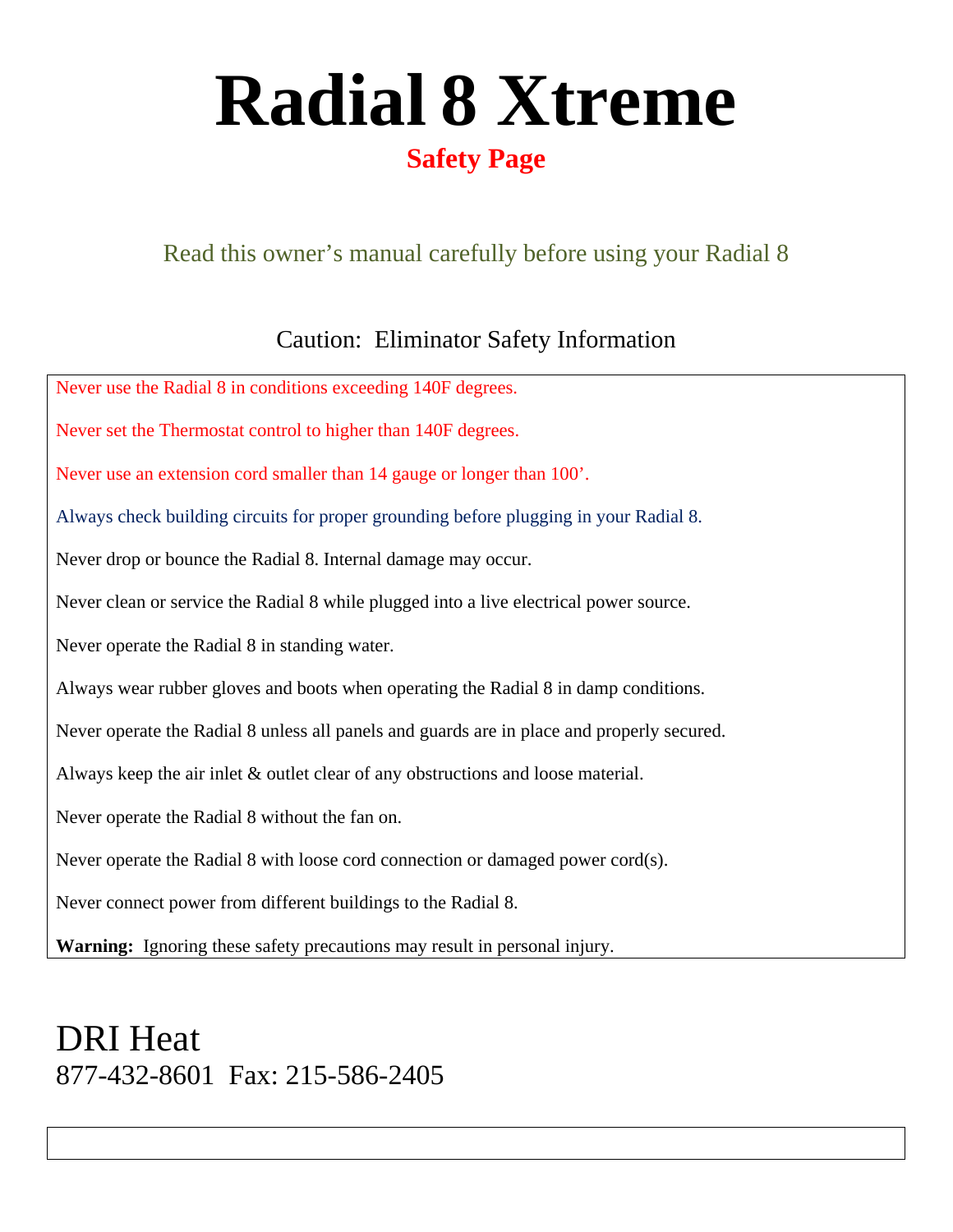### **K & J Representatives, LLC 1 Year Limited Warranty "For Professional use only"**

**Warrantor:** K & J Representatives, LLC, 6550 E. 6<sup>th</sup> St., Ste C, Prescott Valley, AZ 86314. Telephone: 602-723-2534, Fax: 928-277-8123

Who is Covered: This warranty extends to the original end-user and may not be assigned or transferred.

**Warranty Period:** The term of the warranty coverage from the date of purchase is:

 1years on the housing 1 year on parts and labor

Warranty Coverage: K & J Representatives, LLC warrants that, for one (1) year, the Eliminator manufactured by K & J Representatives, LLC will operate free from defects in material or workmanship, or K & J Representatives, LLC, at its option, will repair or replace the defective part(s), free of charge.

K & J Representatives, LLC further warrants that for a period of one (1) years, the housing of the Eliminator manufactured by K & J Representatives, LLC will be free from defects in material or workmanship, K & J Representatives, LLC will repair or replace the defective part(s), providing that all labor and shipping costs for the defective part(s) shall be borne by the end-user.

This warranty **does not** cover any defect, malfunction, etc… resulting from improper operation, lack of maintenance, freezing, corrosion from chemicals, condensation, tampering, modification, unauthorized or improper repair, accident, acts of nature, shipping after you receive the Eliminator, or normal wear to items such as power cords, plug adaptors or other items which require replacement resulting from normal usage.

**End-User Responsibilities:** Warranty service must be performed by a firm or Individual authorized by K & J Representatives, LLC. The end-user must contact K & J Representatives, LLC at the above location. K & J Representatives, LLC will arrange for covered warranty service. All covered warranty service will be arranged during normal business hours.

**Limitations and Exclusions:** If any part of the Eliminator manufactured by K & J Representatives, LLC is repaired or replaced as covered warranty, the new part shall be warranted only for the remainder of the original warranty period of the Eliminator.

Upon expiration of the written warranty applicable to the K & J Representatives, LLC Eliminator or any part thereof, all other warranties implied by law, including merchantability and fitness for a particular purpose, shall also expire. All warranties made by K & J Representatives, LLC are set forth herein, and no claim may be made against K & J Representatives, LLC on any oral warranty. In no event shall K & J Representatives, LLC, in connection with the sale, operation, repair or replacement of any K & J Representatives, LLC device or part thereof be liable under any legal theory for any special, indirect or consequential damages including without limitation water damage, lost profits, delay, or loss of use or damage to any real or personal property.

Legal Rights: This warranty gives you specific legal rights, and you may also have other rights which vary from State to State.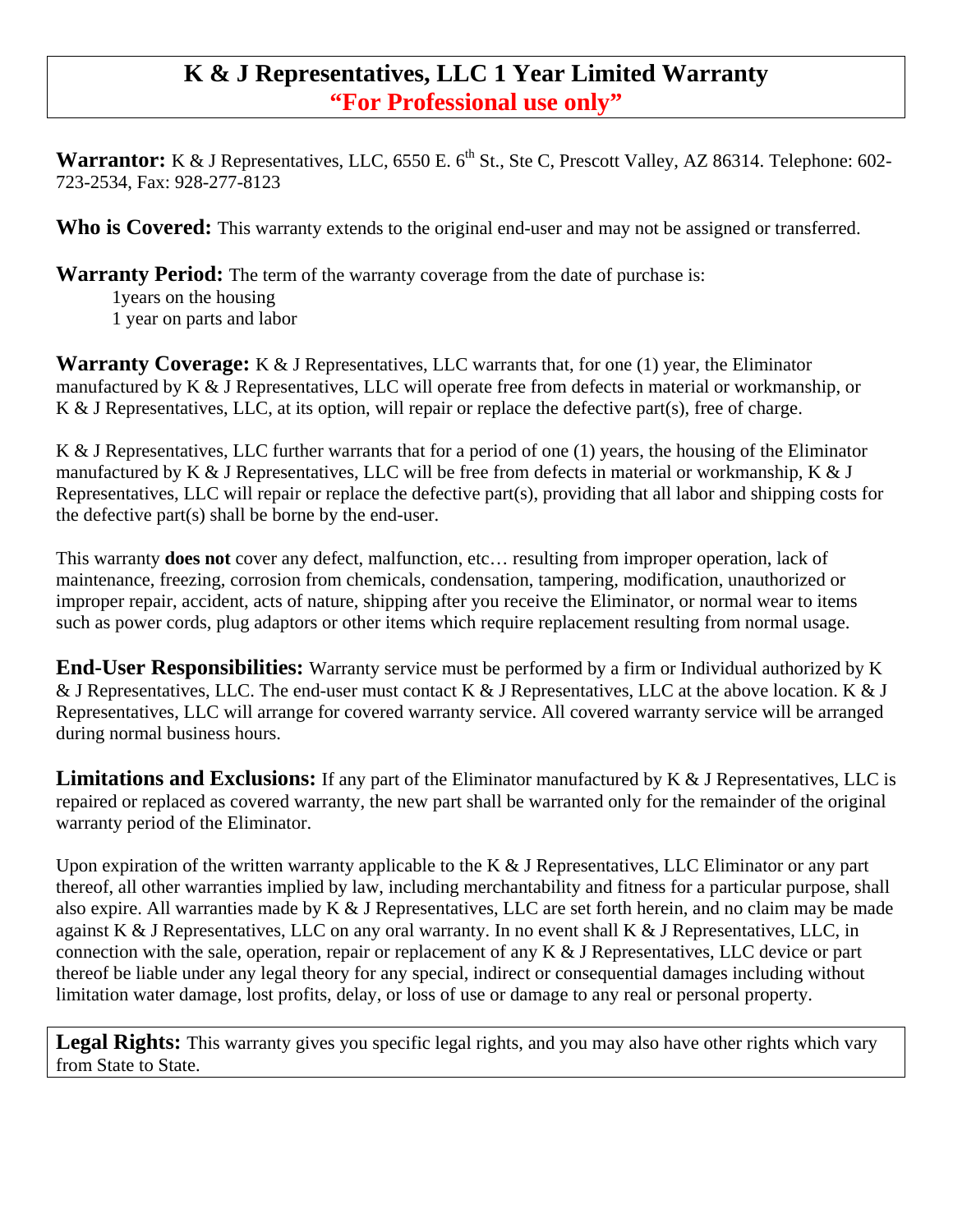# **Radial 8 Xtreme**

## **Operating Your Radial 8**

Unpack & inspect your Radial 8 for damage – Do not use if damaged. Check all heating elements to make sure everything works and nothing was damaged from shipping. If damaged from shipping do not use and contact us immediately at 602-723-2534.

Your Radial 8 has Eight (8) 120volt plug-ins for the heat elements located three (4) on each side of the Radial 8. Each heating element is 8 amps or 960 watts. Two (2) heating elements can be plugged into a 20 amp circuit. With (4) 20 amp circuits you can achieve full power of your Radial 8.

You can use a 240 volt splitter box to use the dryer or range electrical supply. You can also use our Hotel air conditioner splitter to power (4) of the heating elements. When using the Hotel air conditioner splitter do not plug one of the connections from the splitter into the inlet plug-in above the black rocker switch.

#### **Turning on your Radial 8:**

First – Attach fan to back of heater. You must have the heating element with the green light plugged in to the wall and not plugged into the Radial A/C splitter. This provides the power to the switches and thermostat controller. Start attached fan before taking next step. Turn Heater on.

### Temperature Controller

Your Radial 8 comes with a state of the art digital temperature controller built into the unit. The controller is preset to 132F and requires no need for adjustment to use your Radial Eliminator unless you want to change the temperature settings.

Your Radial 8 comes with a state of the art digital temperature controller built into the unit. The controller is preset to 132F and requires no need for adjustment to use your Radial 8 unless you want to change the temperature settings.